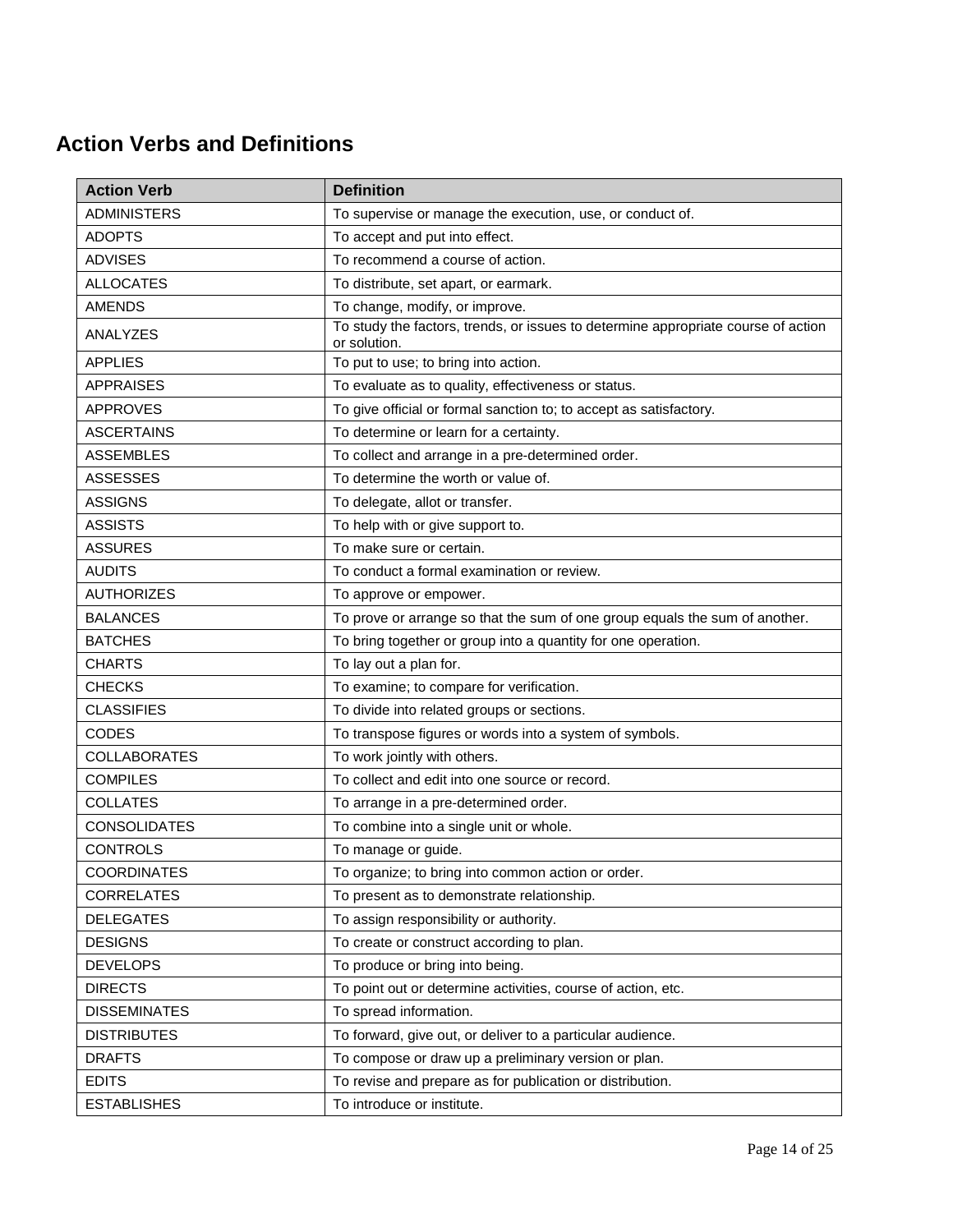| <b>Action Verb</b>  | <b>Definition</b>                                                           |
|---------------------|-----------------------------------------------------------------------------|
| <b>EVALUATES</b>    | To appraise; to determine the value or significance of.                     |
| <b>EXECUTES</b>     | To follow through to the end.                                               |
| <b>EXPEDITES</b>    | To accelerate the movement or progress of.                                  |
| <b>FACILITATES</b>  | To make easier; to help bring about.                                        |
| <b>FOLLOWS UP</b>   | To check the progress of; to see if results are acceptable.                 |
| <b>FORECASTS</b>    | To predict or calculate based upon analysis of pertinent data.              |
| <b>FORMULATES</b>   | To develop or devise a statement, plan or policy.                           |
| <b>FURNISHES</b>    | To provide or supply.                                                       |
| <b>IMPLEMENTS</b>   | To accomplish or carry out; to execute a plan or program.                   |
| <b>INFORMS</b>      | To provide information or knowledge.                                        |
| <b>INITIATES</b>    | To introduce or undertake.                                                  |
| <b>INSPECTS</b>     | To examine carefully and critically.                                        |
| <b>INTERPRETS</b>   | To determine or explain the meaning of.                                     |
| <b>INTERVIEWS</b>   | To survey or question to obtain facts or opinions.                          |
| <b>INVENTORIES</b>  | To list or tally items or supplies.                                         |
| <b>INVESTIGATES</b> | To study by close examination.                                              |
| <b>ISSUES</b>       | To distribute formally.                                                     |
| <b>ITEMIZES</b>     | To list or detail specifics.                                                |
| <b>MAINTAINS</b>    | To keep up-to-date or current.                                              |
| <b>MANAGES</b>      | To direct or guide; to exercise administrative or supervisory direction of. |
| <b>MERGES</b>       | To combine or unite.                                                        |
| <b>MONITORS</b>     | To check periodically or continually.                                       |
| <b>NOTIFIES</b>     | To inform or give notice to.                                                |
| <b>OBSERVES</b>     | To notice, watch or study.                                                  |
| <b>OBTAINS</b>      | To acquire.                                                                 |
| <b>OPERATES</b>     | To control or direct; to perform a function.                                |
| <b>ORGANIZES</b>    | To form, arrange, or integrate.                                             |
| <b>ORIGINATES</b>   | To initiate or produce as new.                                              |
| <b>OUTLINES</b>     | To summarize significant components or features of a subject.               |
| <b>PARTICIPATES</b> | To take part in; to assist.                                                 |
| <b>PERFORMS</b>     | To execute or carry out.                                                    |
| <b>PLANS</b>        | To organize or design an activity, program, etc.                            |
| <b>POSTS</b>        | To transfer information from one document or record to another.             |
| <b>PREPARES</b>     | To make ready.                                                              |
| <b>PROCESSES</b>    | To handle in accordance with established procedures.                        |
| <b>PROGRAMS</b>     | To develop a plan or procedure.                                             |
| <b>PROPOSES</b>     | To offer for consideration or implementation.                               |
| <b>PROVIDES</b>     | To furnish or supply.                                                       |
| <b>RATES</b>        | To appraise or assess.                                                      |
| <b>RECOMMENDS</b>   | To suggest or advise a course of action.                                    |
| <b>RECORDS</b>      | To register or make note of.                                                |
| <b>REFERS</b>       | To direct or recommend.                                                     |